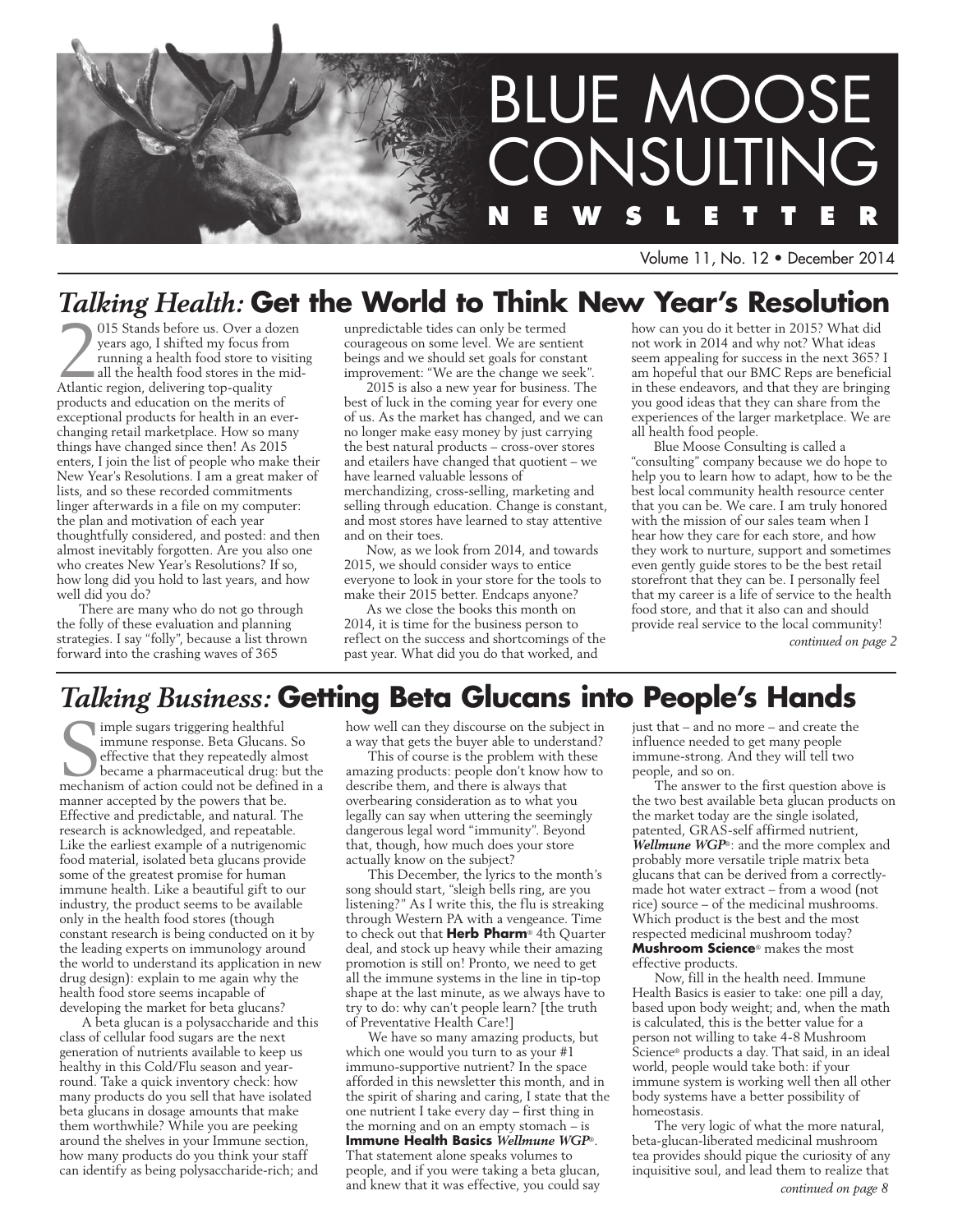### **Get the World to Think New Year's** *continued from page 1*

2015. A time to make those changes that you know that you should make, that you know that you want to make. Let's make some lists together.

Let's acknowledge that **Bluebonnet Nutrition**® is loyal to the health food stores – both with whom they choose to sell to, and with their M.A.P. Policy maintaining a level playing field. In addition, Bluebonnet has remained true to their promise of buying almost entirely from non-Chinese manufacturers. Sure, the chatter presented to you these days may contrive that laboratory standards can be similar regardless of the flag of the country of origin: but the environmental impacts are also part of the story, and they define the energy of the products you offer to your community. No one will say at this point in history that products shipped in from China are BETTER than products from the U.S.A., the E.U. (with the European Union standards), Canada or Japan. Even Korea offers respected standards that dramatically outshine those from China. We all know this. Source, and quality of raw material matter! Quality product provides better results. Today, 2015, no one makes better products than Bluebonnet Nutrition®. 2015 is the time to make the shift, to make Bluebonnet your #1 core essential USPnutrient manufacturer. From amino acids and proteins, to Multiples and Children's supps: to antioxidants, and herbals (the best-quality, European standardized herbals come from Bluebonnet), super fruits and digestive enzymes: time to invest fully in Bluebonnet's Nutrition to the 5th Power.

The obvious prediction for the future is that the market will continue to be flooded with cheaper and flashier products. It is the grand temptation to our industry, and we must resist mediocrity and inferior stuff. People seem to be drawn to newer, flashier things. I am such an old-timer (and I must say that I was taught well – thank you Peggy, and Linda, and David and Richard), and I was very serious about my obligation when I was the store buyer of stocking the best products (and as importantly, highlighting the best products to make them bestsellers!). Today, you are the gatekeepers of quality as found in your store for your community. Accentuate the best, and keep the cheap stuff out of your stores.

It is so refreshing to see how most stores recommend **Nordic Naturals**®, **Herb Pharm**®, **Aloe Life**® and **Himalaya Herbal HealthCare**® as they unequivocally appreciate the differentiating benefits of these superior products. It is also nice to see how so many stores are now appreciating the excellent ingredients found in **Oxylent**® both as an unsurpassed effervescent 5-in-1 Multi, and an energizing, immune-activating daily essential. Oxylent® sales will probably double again in the upcoming 12 months! Learn to explain how this additional daily energizer can replace the bad habits of sugary candies, dangerous energy drinks, excessive caffeine and nicotine.

Where we still have the longer way to go in improving our store sets is with natural bodycare.

### **Travel Center: be the store that people NEED to shop in! Travelers are Shoppers Too**

Many people shop to pack; and shop while visiting. Make a Travel Center for the Holidays this year with these suggestions:

- **C + D + Multiples for the Travel**
	- Nordic Naturals® Vitamin C Gummies Display\*
		- Size: 20 slices Item # NUS-30163
			- MSRP per bottle \$6.95 WHSL per case \$50.04
				- both SOLD + ORDERED IN CASE DISPLAY OF 12 ONLY
- Nordic Naturals® Vitamin D3 Gummies Display\* Size: 20 Gummies Item # - RUS-31148 MSRP per bottle - \$6.95 WHSL per case - \$50.04
- Oxylent 7-Pak, 9-ct countertop display 3 each of Berry, Mandarin, Black/Pom item # vita270 NO SUGAR wholesale %48.33
- **1 oz solutions:** Newton Homeopathics FLU: Herb Pharm® Super Echinacea®, Echinacea Goldenseal, Herbal Respiratory Relief™: Soothing Throat Spray, Lung Expectorant™, Intestinal Soother™ Anxiety Soother™
- Essential Formulas® Dr. Ohhira's Probiotics® travel size 10 veggie capsules
- Bodyceuticals NEW Organic Gift boxes: the perfect gift and the perfect travel options!
- Aroma Land Travel-kit: lotion, shower gel, shampoo, conditioner— four [4] 2 oz. size bottles
	- \* Lavender set: wholesale \$4.95
		- \* Lemongrass & Sage wholesale \$4.95
	- \* Hand Soap Defense Formula: (Michael's favorite) 2 oz.
- Botanique by Himalaya Neem & Pomegranate Toothpaste travel size .74 oz

NORDIC new item Display details: \*These items will only count as 1 unit on an order, not 12; and (2) Single bottle orders cannot be fulfilled: (3) they do not qualify for the line extension discount; (4) Displays do qualify for all promo, ongoing, and RPP discounts.

Maybe in 2015, stores will begin to get beyond the exclamation that "Organic bodycare is just too expensive", and realize that – while we have made all bodycare cleaner and better by our examples decades ago – we still have a long way to go and there is a strong market for unquestionably clean natural bodycare. The best example here is **Bodyceuticals**: here is a vertically-integrated manufacturer growing their own bio-dynamic calendula utilizing their own family of bees. The energetic from these products is what the industry should be honoring. **Well in Hand**® and **Botanique by Himalaya**® also provide clean products free of anything questionable. Now, we also have the Eco-cert®-certified Organic products from **Surya Brasil**. *Sapien Women* is one of the most refreshing bodycare lines available today: smell it and try it on your skin, face and hair. *Sapien Men* is a practical, functional organic that performs. *Amazonia Preciosa* is a blogger's fantasy, the stories are so inspirational. All these products perform well and satisfy.

2015 is the time to dedicate your best shelf space to an Organic corner for bodycare, where Bodyceuticals and Surya Brasil and Botanique will stand out. Surya is now committing to your store with incredible deals all year round, and you should plan to develop new business by constantly discounting these exceptional products when they are on sale. Yes, one has to work harder to gain the Organic bodycare customer, but this is a loyal customer willing to spend good money for what they want!

Today is the day that you start to re-evaluate and to rebuild your store to make it a destination because of the quality of the goods stocked on your shelves. 2015 is the year to make it happen!

Your success is dependent upon your smart business. Time to look at your store as a shopper does, to judge every aisle and corner, to refresh the signage – and window, entrance, register. Why would the mother or familyshopper want to go down any aisle in your store? What will make the weekly shopper stop and look at something new? How are you supporting the person with allergies or a weakened immune system to see your store as an essential oasis? You may not travel every street in your locale, but trust me, there are hundreds of people living close to you who are overlooking your store, shopping elsewhere, or not knowing that solutions to their needs are found inside your front door. Bring them in: get them there.

Is your Children's section as inviting as the children's room in the best bookstore? Is your Immune section well organized and easily readable? Do you want a piece of the \$38 billion sports nutrition market, and what are you doing about it? (*Extreme Edge*® anyone?) NSF-Certified for Sport® products highlighted in bold? Customers will notice, learn and buy when they see this label.

*Extreme Edge*® by Bluebonnet: *Ultimate Omega® D3 Sport* by Nordic Naturals® in 60 caps and the new NSF-certified for Sport® *Ultimate® Sport* 8 oz liquid by Nordic, (expensive… but the market is there!) *ChiaOmega*® by **Essential Formulas**® – Vitamin Retailer's Best of New Supplements 2014 – the only vegetarian omega-3 that is NSF-Sport certified. Shelf-talkers, signage, outreach, education, sales-success. New customers. You have just created an exceptional Sports Nutrition section.

It is estimated that the Omega-3 market will be \$4 billion by 2018: what company had *continued on page 6*

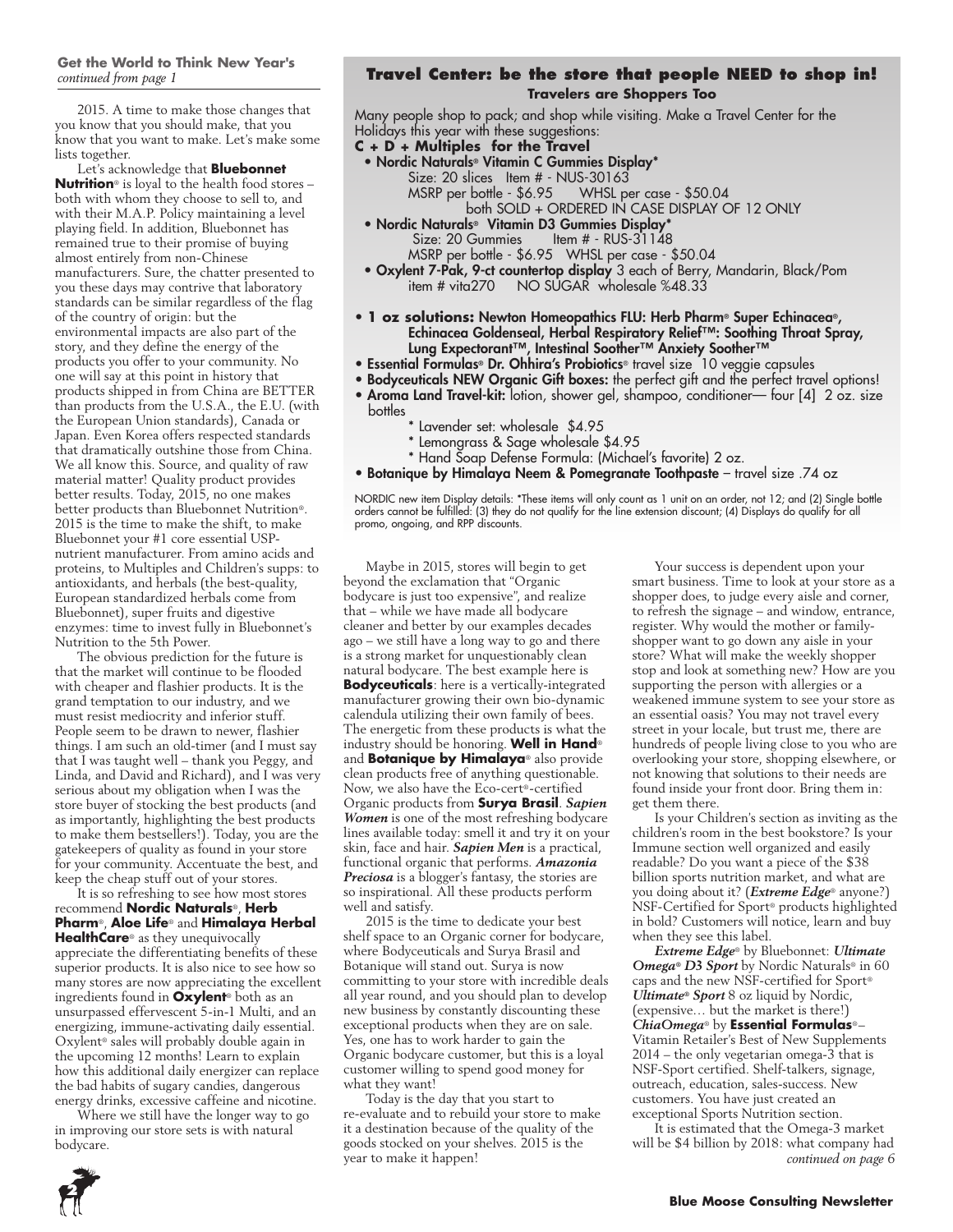

shipping now: category: Nervous System {Kestore & lone} and the presented by BMC in NJ, SC ^not to be combined with other discounts<br>Not represented by BMC in NJ, SC ^0. NOt represented by BMC in NJ, SC ^0. NOT represented **Two spectacular sales: Immune Health + Stress Support** Two Promotions, same buy-in guidelines: must use Promo codes (products identified apply to respective Promotions only)^\*^ **Choose how you want to Save & Promote:** level 1: **25% OFF**^ order between 1-35 sale items level 2: **30% OFF**^ order 35+ sale items ^ must mention Promo Code to receive discount **1) Herbal Immune Support Promotion\*\*** ends Dec. 31 \*\*must use Promo Code: "DSEA" from the following items: 1 oz. • Black Elderberry liquid extract^ • Super Echinacea® liquid extract • Black Elderberry glycerite^ • Echinacea^ glycerite • Children's Echinacea™^ • Echinacea/Goldenseal liquid extract • Children's Winter Health™ • Echinacea^ liquid extract • Immune Defense™ • Super Echinacea® capsules • Virattack™ • Golden Echinacea™ liquid extract^ • Soothing Throat Spray • Golden Echinacea™ glycerite • Olive^ liquid extract • Oregano^ Spirits™ liquid extract • Umckaloabo^ liquid extract **2) Stress & Anxiety Support Promotion\*\***<br>ends Dec. 31 \*\*must use Promo Code: "Q414" from the following items: 1 oz.<br>Anxiety Soother™ liquid extract • Kava liquid extract • Anxiety Soother™ capsules • Kava capsules • Ashwagandha^ liquid extract • Nervous System Tonic™ • Good Mood™ liquid extract • Stress Manager™ liquid extract • Lemon Balm^ Blend liquid extract • St John's Wort liquid extract • Passionflower^ liquid extract • St John's Wort glycerite • Passionflower^ capsules • St John's Wort capsules all capsules are vegetarian capsules. ^ denotes organic \*^\* not to be combined with any other promotions **NEW ITEMS Intro Promo on these 3 new items: 1 oz. + 4 oz. Promo through January 31, 2015 on first purchase\*^ = 25% OFF** \*\* Bilberry liquid extract  $1 \text{ oz} + 4 \text{ oz}$ . (Certified-Organic) \*\* Chanca Piedra liquid extract  $1$  oz.  $+$  4 oz. (sustainably wildcrafted) \*\* Lemon Balm glycerite liquid extract 1 oz. + 4 oz. (Certified Organic) delicious! **Notes: Product Name Change Notification** Smoker's Replacement™ is the new name for Smoker's Assist™ shipping now: category: Nervous System {Restore & Tone}<br>Not represented by BMC in NJ

# bodyceuticals

organic bodycare **This year's best gift ideas GIVE BODYCEUTICALS 20% OFF** New for 2015 Gift & Travel Sets + NOW Available! Shop early – special sale offer thru Dec 8th

4 best-selling kits to choose from! Mix n match! All the same price.

**• Calendula Collection** (includes Calendula Lip Balm, Calendula Salve + Calendula oil) **• Beach Essentials**

(includes Coconut Body + Tan Oil, Essential Honey Salve, After Sun Relief) **• Face Collection – Normal to Dry**

(includes Calendula Cleanser, Bioactive Calendula Face Crème, Rose Dew Hydrating Mist)

**• Face Collection – Normal to Combination** (includes Cleanser, Antioxidant Face Crème, Neroli Orange Blossom Mist)

### **PLUS – buy 12 assorted gift boxes Get FREE SHIPPING!**

Regular Wsl: \$11.90/ SALE Wsl \$9.52 each (Reg. MSRP \$19.95 / Sale MSRP \$15.95) These products are the perfect year round Organic Gift Package mix + match 3 each for an intro wholesale purchase of \$114.24 (12 units) must buy before December 08th to get this excellent deal or add any to your next Bodyceuticals order NOW **~~~~~~~~~~~~~~~~~~~~~~~~~~~~**

### **DECEMBER PROMOTIONS 15% OFF**

• 6.7 oz. Organic Calendula Oil – stock up on this best-selling product to soothe and nourish dry, winter skin **• Gift ideas: •** Bodycocktails – Almond, Coconut, Key Lime, Pink Grapefruit & Vanilla - ALL five current in stock flavors, while supplies last • Calendula + Organic Spearmint Lip Balm (this flavor only) – a yummy, winter-y flavor for stocking stuffers!



**NEW PRODUCTS—ABSOLUTE WINNERS**

**Bluebonnet's EarthSweet® fast-acting chewables** CellularActive® Methylfolate 400, 800 & 1000 mcg tabs + Super Fruit Garcinia Cambogia Fruit Rind Extract Vcaps® ~~~~~~~~~~<del>~</del>~~~~~~~~

### • CellularActive® Methylfolate

#453 400 mcg; #454 800 mcg; #455 1000 mcg Vegan, Kosher, Gluten-free. patented, trademarked Quatrefolic® Methylfolate • Super Fruit Garcinia Cambogia Fruit Rind Extract Vcaps® a Super Fruit that's a SUPER Fat Burner Super CitriMax® Vegan, Gluten-free. Kosher, Caffeine-free 1500 mg per serving, standardized to 60% (900 mg) hydroxycitric acid #1190 60s \$7.98/\$15.95 • #1192 90s \$11.98/\$23.95

### **THANK YOU PROMOTION**

 **As a way of saying thanks for your support in another excellent year for Bluebonnet, 20% OFF the entire line\*** for one\* (1) order placed in December 2014^ must be identified as a Thank You order when placed

### **LOOK for**

• **a new December Bluebonnet price list:** where (5) products are getting lower prices! **NO PRICE INCREASES** 

new lower prices: B Complex 50 mg Vcaps® + B Complex 100 mg Vcaps® + Stress B-Complex Vcaps® + EarthSweet® Chewables CellularActive® Methylcobalamin 1000 + 5000 mcg tablets

+ Pharmaceutical-Grade TryptoPure® L-Tryptophan 500 mg Vcaps® • **new label designs** on the best-selling Liquid Cal-Mag plus Vit D • **new label designs** on the Cherry, Cranberry, Grape Seed, Pomegranate + Cantaloupe (S.O.D. GliSODin®). Time to build that Super

Fruit section with quality products sold only in health food stores





### **Buy One Bottle, Help Two Heroes**

*Your purchase helps rebuild the lives of Veterans + their Service Dogs Every purchase of the featured Nordic Naturals® products supports their donation of:*

• A one-year supply of Omega-3s to all veterans+ their service dogs in the Paws for Veterans program

• Funds for a new Paws for Veterans training facility **Featured Products: all bottle sizes of:**

• Baby's DHA • Children's DHA™ • Complete Omega™ • Nordic Berries™ • Ultimate Omega® • Omega-3 • Pet Cod Liver Oil • Omega-3 Pet™ **48-pc. Floor Display\*: 25% OFF**

**Mix & Match from eligible products** 

### **Endcap Display\* 25% OFF Case Orders**

One order per ship to location per month. Minimum order 5 cases, maximum 15 full cases. Retail Partners receive an additional **5% discount** Off-shelf placement is required + promotional discount passed on to consumers.

**Available Promotional Support materials:**

Endcap Poster, Easelback Poster, Dog Tag Necklace, Shelf Tag **eligible products:**<br>Children's DHA™ – 90 ct (01710), 180 ct (01720), 360 ct ((02720), 4 oz. (56780), 8 oz. (02723) **Complete Omega™** – 60 ct (01770), 120 ct (02770), 8 oz. (02773)

**Omega-3** – 60 ct (01760), 120 ct (02760), 8 oz. (02763) Ultimate Omega® – 60 ct (01790), 120 ct (02790), 8 oz. (02793) Pet Cod Liver Oil – 8 oz. (53783) Omega-3 Pet™ – 90 ct (50502), 8 oz. (50504) *Paws for Veterans, Inc.: www.pawsforveterans.com* 

Not represented by BMC in NJ, SC **Nordic News: 2 New Items:** BE THE FIRST to carry Nordic's new **Omega Phospholipid: Better than Krill**<br>3 Phospholipids #01621 60 ct \$26.97/\$44.95 Omega-3 Phospholipids #01621 60 ct \$26.97/\$44.95 BEST VALUE: more phospholipids and EPA + DHA than other brands Not represented by BMC in NJ, SC \*\* Vitamin D3- 5000

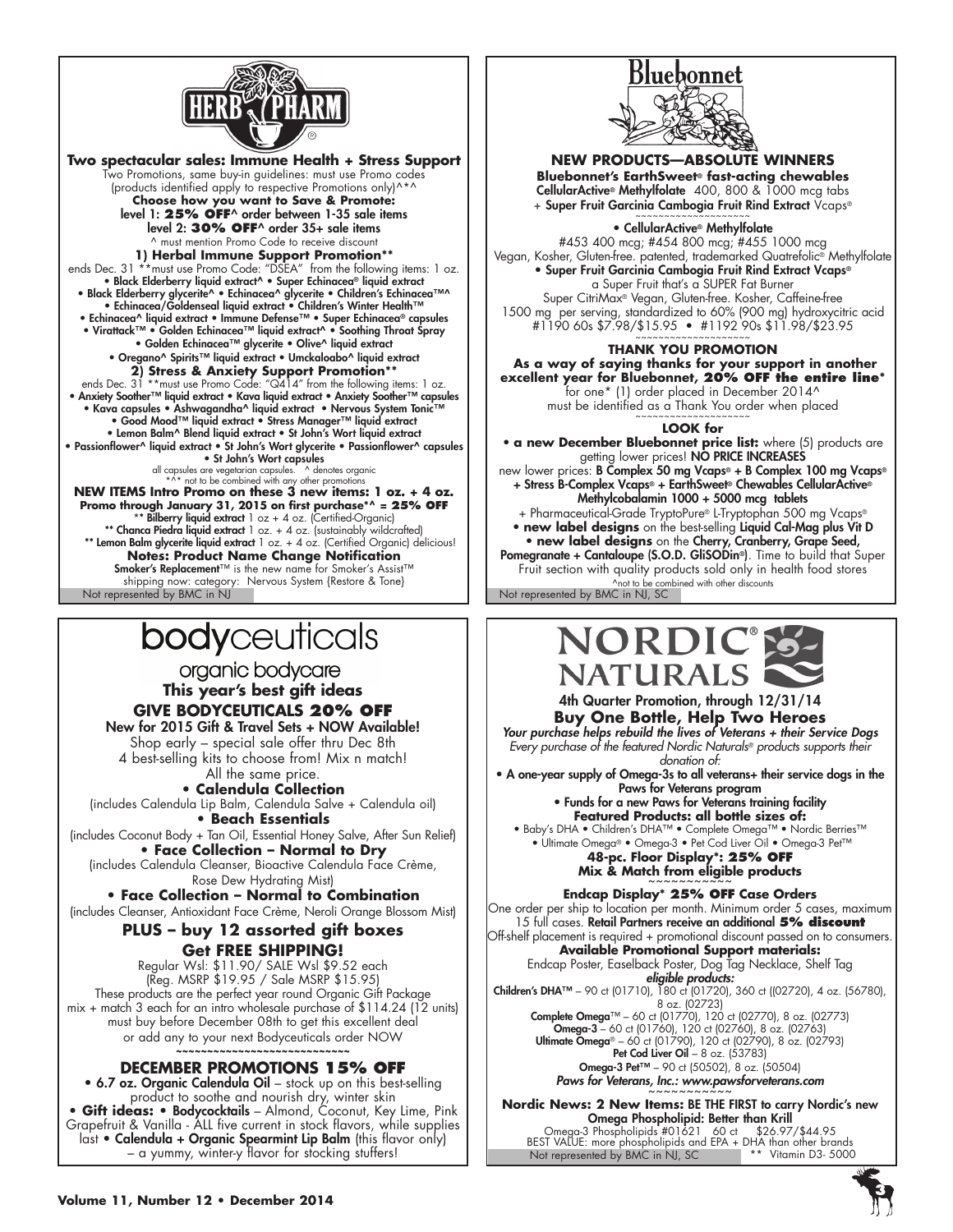

### **The DELICIOUS flavors of Organic Raw Foods!**

The JUVO family grows in stock now: new JUVO Raw Meals ^Green Apple 21.02 oz. 15 servings

^Raw Meal Fantastic Berry SLIM 21.02 oz. 15 servings 12 kinds of berries bursting with antioxidants. Protein Blend. Fiber Blend. Enzyme & Probiotic Blends Immunity Blend and high-ORAC fruit + veggie Blend. ReJUVOnate Yourself!

> *coming soon…..*  $\lambda$ Vanilla Chai 21.02 oz.

#### ~~~~~~~~~~~~~~~ **Expo East 2014 'NEXTy Award winner' Supplements: Juvo Organic Raw Meals**

 • JUVO Natural Raw Meal canister **ORIGINAL** 

• Raw Meal Green Apple

- Raw Green Grass (glass bottle)
	- Raw Green Superfood can • Raw Green Protein can
- JUVO Raw Meal Fantastic Berry Slim
	- JUVO Slim raw meal can *ReJUVOnate Yourself!*



### **Health Education & Health Products & Aloe Vera December Specials: 15% OFF 6 ea. mix & match 20% OFF 18 ea. mix & match**  (discount should be requested when placing order)

• Aloe Gold tablets 30 ct. or 90 ct. • Face & Body lotion 4 oz. or 16 oz

Aloe Gold Tablets: certified, organicallygrown whole leaf aloe vera. Great for travel + for bolstering the body, when the season strikes. Never over-filtered or overheated, so these tabs

are superior with all the valuables from the yellow sap & the long-chain polysaccharides. Three (3) tablets equal one ounce of whole leaf juice concentrate

**Aloe Life® Face & Body Lotion:** best seller: light grapefruit scent that men like too. silky on the skin and versatile for delicate, troubled + rough skin. Great Value with whole leaf aloe vera: no water, and moisturizing oils of Jojoba, Macadamia Nut and Sunflower seed oils +

Chamomile, Rosemary, Allantoin from Comfrey  $+ Zinc$ 

### **coming this month:**

Aloe Mist: Ultimate Skin Spray Treatment 99% Certified ActivAloe Whole Leaf Aloe Vera plus Vitamins A, C, E, (ALA) Alpha Lipoic Acid, L- Proline & Herbs. Whether used as a pick-me-up or for topical abrasions SG (Skin Gel) Aloe Mist Spray is your daily support spray for a variety of needs.



**HERBAL HEALTHCARE** 

**December Promotion** through Dec 31. 2014 **15% OFF**^ **in units of 3 ea.** 

(for independent retailers) ^MUST mention Promo to get discount

when ordering **Herbal Formulations**

HeartCare® 120 veg caps *Provides multifold beneficial support to the cardiovascular system, peripheral circulation, and support during physical exertion* **Koflet**® 20 lozenges *a warm and tingling herbal lozenge which* 

*assists the normal function of bronchial mucous membrane and muscles. Helps support a healthy + normal immune system function*

**20% OFF PartySmart**® • Clinically Proven • Safe & Effective 1 veggie cap—One is all you need. PartySmart<sup>®</sup> leads its category

with 4 human clinical trials **New items:** new sizes of these

bestsellers, all additive-free **Garcinia^** 120 caplets **Bacopa^** 30 caplets **Triphala^** 30 caplets **Triphala^** 90 caplets Turmeric\* 30 veg caps *Opening order deals on these items for 1st-time orders* 3-6 units per SKU for **30% OFF**



Sleep Rescue<sup>®</sup> is a quieting botanical and aromatherapy blend of organic and wildcrafted Arnica, Calendula, St. Johnswort flower oils, Ho shou Wu, Betula, Vitamins E, and pure essential oils including Hops, Valerian, Sea Kelp, Lavender, Rosemary, Chamomile in a base of Olive + Grapeseed oils

*Topically Applied Herbal Answers. Action Remedies*®



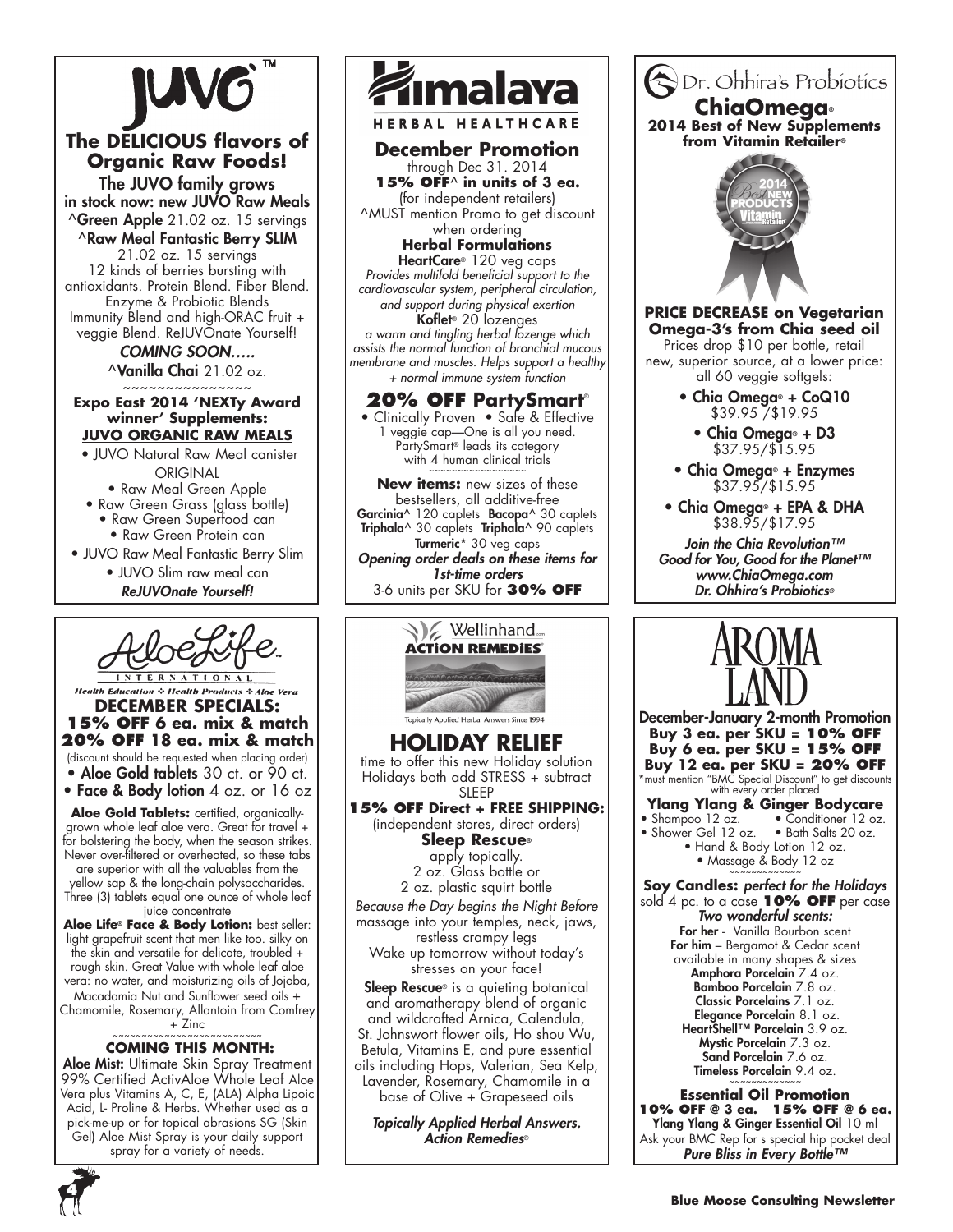

• Leave In 3.04 oz. • Shower Gel 10.14 oz.

SURYA**<sup>OF</sup>**Brasil





### The best lip balm for the world

### **DECEMBER FREE SHIPPING all orders NEW Lip Scrubs**

USDA Organic, Fair Trade-Certified Lip Scrubs

- made with 60% Fair Trade Certified™ sugar to exfoliate and polish
	- Organic coconut + olive oil + jojoba condition & protect
		- 0.5 oz. glass jars. 6-pc display SRP. \$9.99/ea.
	- three flavors: mint, vanilla bean, brown sugar

### • **intro promo: 25% OFF through December 31, 2014**

### **REMEMBER that the NEW Eco Tints are the PERFECT STOCKING STUFFERS**

• new Sleek Black Oval Tube Packaging is modern in design + helps to improve precision during application. • Improved Formula, now Fair Trade Certified™: including Fair Trade Certified™ Organic Cocoa Butter, Fair Trade Certified™ Organic Coconut Oil, Organic Argan Oil + Aloe Vera harmonize with natural earth minerals to provide a smooth glide + a beautiful shimmering glow.

*The Best Lip Balm for the World*

### **MushroomScience Line Drive 10% OFF @ 2 ea. any SKU Mushroom Science product all 90 Vcaps®** All hot water extracts: all standardized actives **• Cordyceps Cs-4 • Reishi Super Strength • Coriolus Super Strength** (40%) **• Coriolus PSP** (28%) **• Lion's Mane • Maitake Organic, Full Spectrum** • MaitakeGold 404™ 1000 mg strength. 1 oz. Liquid **• Shiitake • Chaga Extract • Agaricus blazei • Tremella • Immune Builder**® combination of Agaricus blazei, Coriolus^, Reishi^, Shitake^, Maitake^ [^ Organic mushrooms] ~~~~~~~~~~~~~~~~~ NEW ITEM PLACEMENT DEALS available on **IL WHA® Ginseng Products** Stress Management as Nature Intended<sup>®</sup> GINST® 15 PURE metabolized ginseng  $~\sim$  15 + 30 gms.  $\sim 0.47$  fl. oz Elixir  $\sim$  30 softgels *Setting the standard for quality in medicinal mushrooms since 1994!*



**Nurturing Naturally Since 1987** 

## **DECEMber PROMOTIONS**

- **20% OFF Select OTC formulas**  Liquid or pellet complexes
	- (Qty 6+ per SKU)\* listed below)
- Appetite ~ Craving Control (N027)
- Hangover Help (N215)
	- Tobacco Withdrawal (030) • Kids Tummy Upset (F020)

Appetite~Craving Control: for symptoms associated w/ appetite control such as overeating, cravings, fatigue + emotional discomfort.

- **Hangover Help**: for symptoms associated w/intoxication including nausea, dizziness, discomfort + headache. **Tobacco Withdrawal:** for symptoms associated w/ tobacco use such as anxiety, cravings, irritability,
- respiratory conditions + stress caused by abstinence.<br>**Kids Tummy Upset:** for symptoms associated w/ digestive discomfort such as nausea, "spitting up" vomiting, cramping, pain + gas. ~~~~~~~~~~~~~~~~~~~~

### **NEW ITEMS: ~ available now**

New item discounts apply: • Natural Response: for symptoms associated with injuries, bites and infections such as restlessness, bleeding, pain, nausea, vomiting, swelling, trembling and • Complementary Complex: formulated for theimmune system. only available in 2 oz

Not represented by BMC in NC, SC *Last chance to get your yearly NEWTON line drive: ask your Newton Rep* 1987-2014 • 27 Years of Excellence



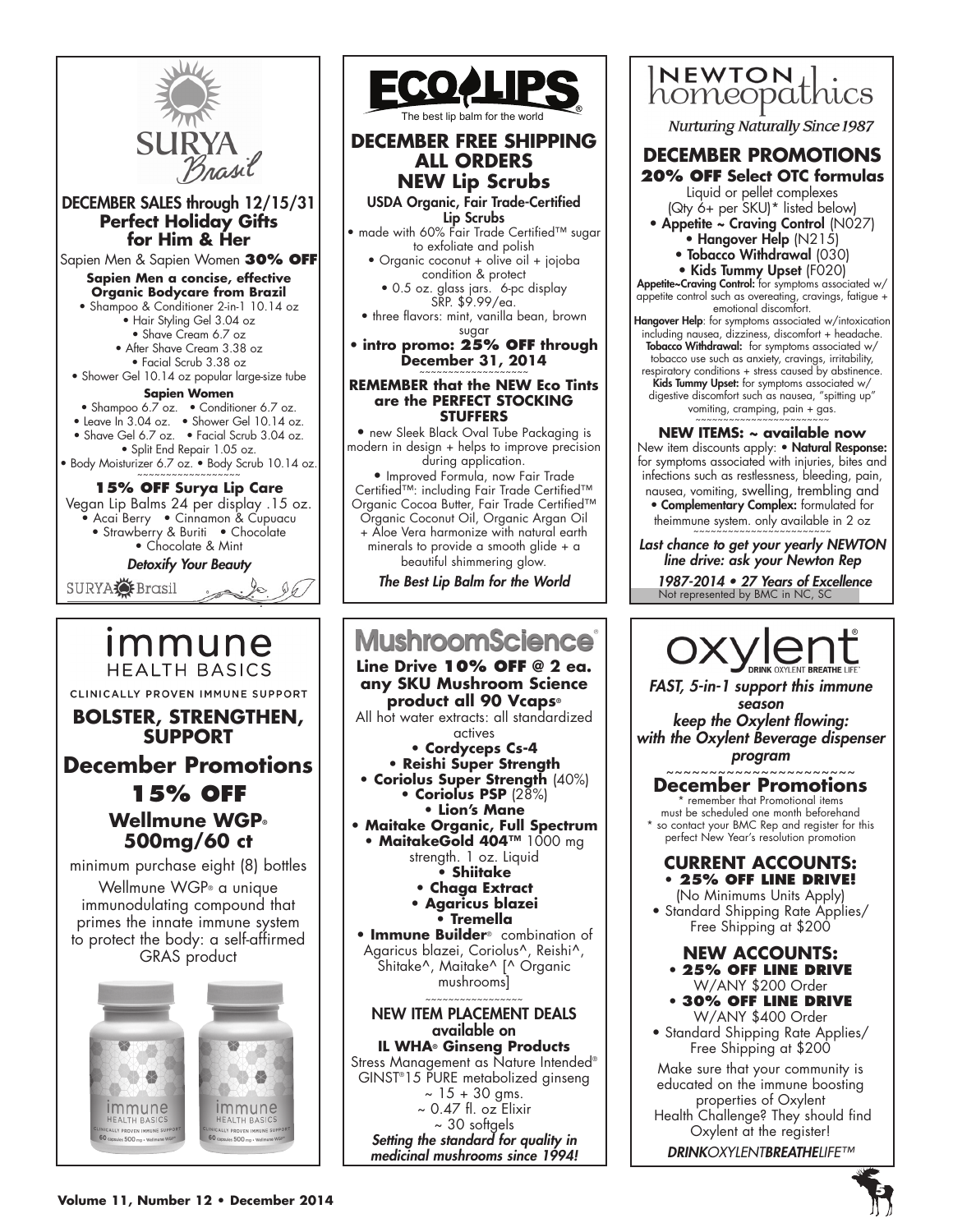### **Get the World to Think New Year's** *continued from page 2*

gains in market share and constant growth during the entire previous 18 months, when almost the entire Omega-3 market slowed down? **Nordic Naturals**® is 43% of market share for a reason: taste, freshness, superior natural triglyceride-form, 3rd Party testing vertical integration and Sustainability. Sure, other companies will pop up with buy-one-get one, free fills, barrels of SPIN without science, brief demo intensity – but they all rise and falter and Nordic's market share continually rises because of constancy, science support for the stores, a strong M.A.P. policy, education and service and an always positive attitude. And Nordic Naturals® doesn't say stupid stuff. Nordic has gained the trust of the researcher, the experts, the environmentalists, the retailer and most importantly, the consumer!

Want to gain some of that mass-market krill dollar? Nordic's *Omega-3 Phospholipids*™ is the best value when people are looking for phospholipids with their EPA/DHA. The prescribed change for 2015 is more Nordic Naturals®

Having the best products and keeping them in-stock is rule #1 for a successful 2015. Ironically, the BMC products that we saw outof-stock the most in 2014 were Nordic Naturals®: think of the business that was lost.

[One bit of advice for next year is to not continue to be strong-armed into huge intro purchases by the same companies that drain your cash reserves every year with their

promises of an unending bump in your business. Considering you have to spend \$1200 to get the deal to offer the same deep discounts that everyone else has (see: internet deeper), it is an unsavory business practice that you should just say "no" to in 2015. Keep your shelves stocked with products you believe in, and you will not lose much business by refusing to pre-buy into the illusion of the next-big thing. Rope-a-dope is not the natural foods business model: and stop it by making your disdain heard!]

New Habits. We work in our stores each day being answer-people for neighbors needing help in learning natural ways to health. We all eventually become answerpeople. It is at times of reflection that we come to realize that what we say to people matters. So, our habits actually affect people. Time for us to make a 2015 set of resolutions in bettering our habits. Some ideas….

Every time we are asked a question is a new time to explain further, to have the person understand something new, to lead forward: that is what "education" is. (the Latin root "ducere" means to "lead, consider"). How can we influence people to think forward, to understand the next best choice in their evolving road to optimal health; to choose to do more to bring themselves to better heath? What are your educational habits and can you make them better?

Every person develops their own style, they have their own emphases on what they want the consumer to know and hear when they are answering questions. Think about



for orders placed before 12/15/14



18 Large Square Paddle Brush: Cushion, Wood Bristle.

19 Semi S-Shaped: Wood Bristles. 20 Extra Large Oval: Cushion, Wood bristles what your habits are: do they reflect what you truly know about optimal nutritional advice?

You should be using your store as a large tablet teaching tool. I see many stores now using signage for statements like: The 5 Foundational Nutrients: The Daily 7 Healthy Habits of Nutrition.

Everyone, of course, will define these things slightly differently but there does seem to be a general consensus. Everyone needs, in my order: (1) a daily Omega-3 supplement providing at least 500 mg of the actives EPA/ DHA; (2) a daily Probiotic constructed to inhabit the gut: (3) a daily Multiple, including ample Vitamins and Minerals – ideally, with some strategy to add to the diet two times a day: (4) a digestive support protocol (offering digestive enzymes, whole leaf aloe vera concentrate, triphala) (5) a quality broadspectrum Antioxidant Formula (6) daily Greens (7) "Daily Herbals." This presupposes that we can get people to keep fiber and protein needs sufficient through the diet.

Here is a way to lead the conversation forward: someone enters asking for a Multiple or the latest Super Fruit, and the standard conversation should begin, "are you taking an Omega-3?" We all know to some extent where to go from here. What most store personnel do not understand is that there is never a situation in the supplements section where this conversation can happen too many times. We are here to tell the truth over and over again. You should never tire of the perfected mantra that you have learned. The more you teach, the more everyone prospers.

Immune System Health is another place where we can bone up with better information-sharing, education and persuasion in 2015.

If you take your mission to heart, you know that your efforts can have the profound effect of keeping your community healthy. Preventative health care. We do know ways to help the human body to perform better: we have read and understand the benefits to be found from incorporating certain immunemodulating and immune-stimulating (where appropriate) natural foods into the diet, beforehand. Immune Defense Tonics. How well do we sell these items? Does the community understand the adage that health is our only real wealth? Are people planning their budgets to best stay healthy, in this Cold/Flu season, and year round? How much do you believe that this encouragement, teaching and reiteration is a part of your job?

If you want to be in health food retail, then you have to keep the registers clanging with sales for the things that you sell. You have the power of health that no other business has: you have the good news of health solutions that every other business craves, knows is a truthful profit, and wants to steal. So how dedicated are you to being the lead teacher in your community?

New Year's Resolutions: a time for the Retailer and the Consumer to come together. Starting anew and the unified opportunity to make health changes.

How can you get your store to promote new health ideas? December is the time to consider a way to construct a meaningful New Year's Resolution endcap: or more!!! Let's face it, everyone has this idea for change in their *continued on page 7*

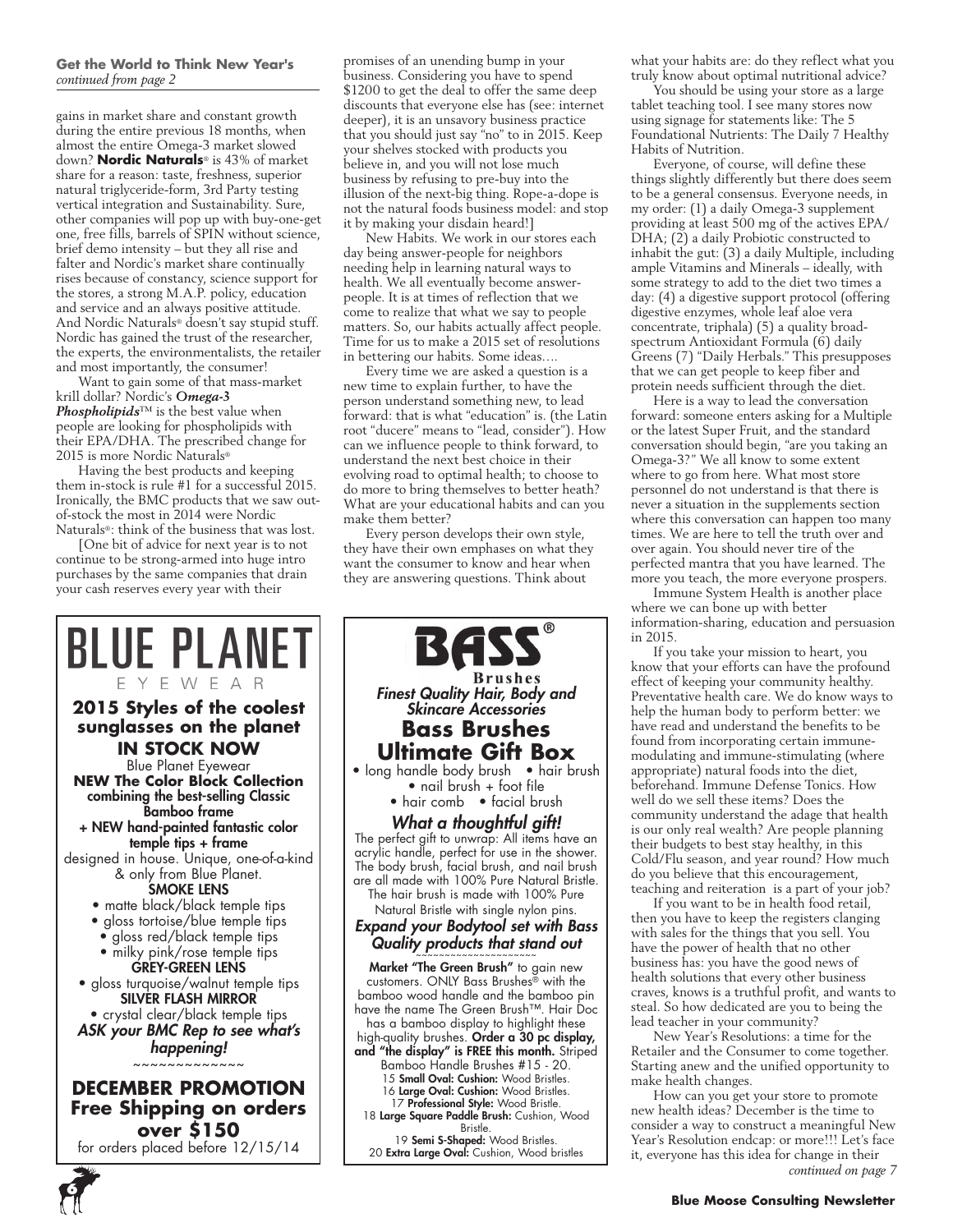### **Get the World to Think New Year's** *continued from page 6*

mind now. What are their biggest conclusions? Exercise more (good, let's get them clean sports nutrition and adaptogens): Get along with Family better (we can only encourage this… and touch upon stress and anxiety); Buy more local (anything that you can do to encourage this?). Let's move their wish list forward for them

Maybe we can direct them to a new set of resolutions. In my personal BIG 7 resolutions list from 2014, I actually listed to be more consistent with my own nutritional protocol, and to increase my daily consumption of greens. Was your health part of your 2014 plans? How can we get others to include these basics in their 2015 resolutions for betterment?

Ideas now for 2015. One idea suggested above is to highlight Foundational Nutritional Protocols, and make them clear: get people to understand the ABC-basics of what a good foundational daily nutritional program looks like. Another idea may be to create monthly reminders supporting these foundations: signage saying, monthly deals on the Foundational 5 (7, 8: you make the decision for your craft). Put these items on sale often enough to encourage new habits.

Now is the time to meet with your BMC Rep and look at the deals that are available for 2015. Make a plan, accept the need for discounts and encourage smart buying habits: become an active participant in the health resolutions of anyone looking to make change!

This December, I feel that one of the best floor displays that you can invest in is an **Oxylent**® statement front and center in your store next to the words "New Year's Resolution". Stores are starting to understand the versatility of this product for every nutritional protocol. Fact: effervescent technology gets nutrients into the body faster. In the winter, this means the benefits of Vitamin C (calcium ascorbate, 1000 mg) and Zinc (Albion® true amino acid chelate, 15 mg) immediately, when they are needed. Millions of packets of Emergen-C where taken years ago when people were preparing for an emergency. Today, people want a better, sugar free option – but the need is still very much there: key nutrients for an immune boost when timing is of the essence.

Workout protocols being re-jiggered, Oxylent® is the perfect electrolytereplacement, B Vitamin dousing, magnesium-replenishing nutrient. There is no better Magnesium that Albion® Magnesium lysinate glycinate chelate (113 mg/packet). Center an Oxylent® display right by the front door and cross-merchandise all flavors next to Bluebonnet's *Extreme Edge*® Sports Nutrition Stacks.

Immediate immune support, pre-and post- exercise of every kind, and energy. Once you master the enticing sell-points of Oxylent® as a 5-in-1 Multi, with vitamins, minerals, antioxidants, amino acids, and electrolytes, you will understand that, when in doubt, Oxylent®.

Oxylent® can be an essential platform nutrient for people not wanting to take pills,

### **We Are Health Food People**

**Louise Lewis is BMC Sales & Education Manager for Delaware, southern New Jersey and SE PA**



Louise Lewis Saluted the Paws for Veterans Campaign Over the course of 20 years in the health industry, this would have to be one of the most wonderful causes that has been brought to light. I salute Nordic Naturals® for their participation in the campaign, Paws for Veterans. For every bottle of product sold Nordic will give a bottle of Ultimate Omega® to a veteran and a bottle of Omega 3 for their dogs. In addition to working in the health industry I also pursued another passion of mine and became a dog trainer about 15 years ago. At one time I raised and trained German Shepherds and have learned the many capabilities of dogs in general. As the saying goes, "I strive to be the person that my dog thinks I am."

During my career I have had the privilege of meeting many dogs, some of whom were shelter animals. Just the thought of saving two heroes at the same time touches many hearts. Dogs truly are our heroes; just ask anyone who has had a therapy dog visit them or how a blind person feels when they are with their companions. I have witnessed many amazing moments and learned so much from just being around dogs in all situations. The bonds we share with our dogs are beyond words and I am sure that our veterans agree.

Words that come to mind in regard to our companions are loyalty, friendship, protector, guardian and confidant. Knowing what both these veterans and their dogs have gone through to find each other and be able to give each other the gift of a truly amazing bond and a fresh start in life.

This promotion not only raises our awareness and support of the men and women who defend our country with their lives but also to the thousands of dogs that are euthanized every day. A program that addresses both of these pressing issues is hard to beat. I would also love to see a Pet Section in every health food store so that everyone can give back to their companions! Thank you Nordic Naturals!

and for those on the go. Oxylent® serves exceptionally well as the afternoon (or early evening) pick-me-up.

Here is the true nutrition message that we need to take back from the shouted market spin of unhealthy energy drinks. With the endogenous antioxidants S.O.D.(Superoxide Dismutase) and CoQ10 (ubiquinone) and the superior methylcobalamin form of Vitamin B12, this product is superior and can be felt. Oxylent® hydrates, oxygenates, circulates, rejuvenates. Oxylent® fits the best premeditation, post-shoveling considerations. It is a must for shift workers, and those who drink lotsa liquids because physical labor and hydration is how they make a living. Topping it all off, it is another daily source of Vitamin Ds (lanolin, 1000 mg), and sugar-free too. Supporting Oxylent® is also good for your bottom line: the math is simple- a premium supplement that the buyer appreciates that will deliver as promised with a nice store register ring, (and the full profit that a M.A.P.-protected product provides). Healthy profits with a Non-GMO product from an independently-owned, US-based company.

How do I get my customers to be interested in building their New Year's Resolution around health? Use your Oxylent® floor-display, supported by the variety pack open by the register and educate, educate, educate. "Yes, we have what you are looking for, let me show you" …. then…. "How is your energy? Have you ever tried Oxylent® ?"

Delicious flavor, a supported Beverage Dispenser Program: constant education and store-centric incentive programs, store staff sampling programs: many ways for people to take the Oxylent® Challenge to see for themselves that they can feel better!

People want to feel good. They want to have energy. They want to stay healthy and not get sick. They want to think clearly, and be happy. They don't want to have digestive problems or headaches. They certainly don't want to always have aches and pains. People want health.

Next month, we will discuss how to offer solutions to those trying to eliminate bad habits. As our stores offer all the elements for good natural health, so we should be offering cogent and effective strategies for quitting smoking: moderating drinking and aiding the liver; eliminating sweet tooth habituation; any form of drug addiction and that bugaboo of weight loss. The potential of all these strategies should be present the moment a person walks into your store.

New Year 2015: we welcome you. New Year's Resolutions: we embrace you, and plan to support your intention. Make your 2015 Promotional Calendars now, and build them on the best and the basics. Sales will naturally grow from this properly-executed business strategy.

Make sure that health is on people's minds as they prepare in December for January 2015. Take care of yourself, and make those resolutions now to make your business better next year. There is no better time than the present to become resolute! To a fantastic end of the year and a brilliant future! ❂